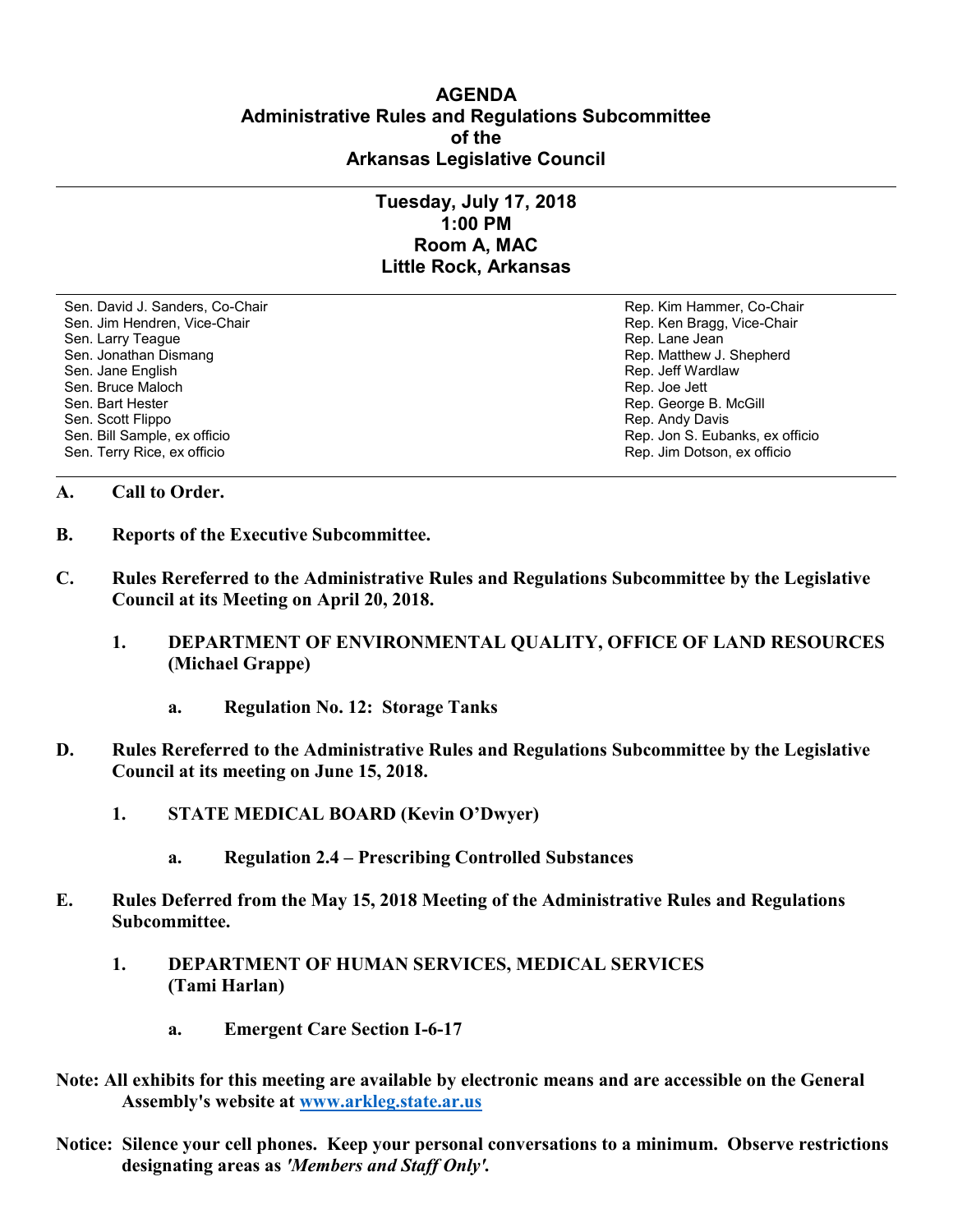- **F. Rules Filed Pursuant to Ark. Code Ann. § 10-3-309.**
	- **1. CAPITOL ZONING DISTRICT COMMISSION (Boyd Maher)**
		- **a. Allow for Increased Setback Reductions on Undersize Lots**
	- **2. ARKANSAS COMMUNITY CORRECTION (Dina Tyler)**
		- **a. Resident Visitation**
	- **3. DEPARTMENT OF EDUCATION (Lori Freno, item a; Mary Claire Hyatt, item b; And Jennifer Dedman, item c)**
		- **a. Eligibility and Financial Incentives for National Board for Professional Teaching Standards Candidacy and Certification**
		- **b. Arkansas Mandatory Attendance Requirements for Students in Grades Nine through Twelve Repeal**
		- **c. Parental Involvement Plans and Family and Community Engagement**
	- **4. DEPARTMENT OF ENVIRONMENTAL QUALITY, OFFICE OF LAND RESOURCES (Michael Grappe)**
		- **a. Regulation 36: Tire Accountability Program**
	- **5. DEPARTMENT OF HUMAN SERVICES, COUNTY OPERATIONS ((Mary Franklin)**
		- **a. Amendment of SNAP 1622.20 Regarding Drug Disqualifications in SNAP**
		- **b. TEA Policy 2230 Drug-Related Convictions**
		- **c. Arkansas Works Program Updates**
	- **6. DEPARTMENT OF HUMAN SERVICES, MEDICAL SERVICES (Tami Harlan)**
		- **a. Section I-2-18**
		- **b. State Plan Amendment #2018-005; Outpatient Hospital Services for Border Hospitals**
		- **c. Section I-1-18, Section III-1-18, Outpatient Behavioral Health Services-2-18, Federally Qualified Health Clinic-I-18, Hospital-I-18, Physician-I-18, Rural Health-I-18, and State Plan Amendment-2018-002 - Telemedicine**